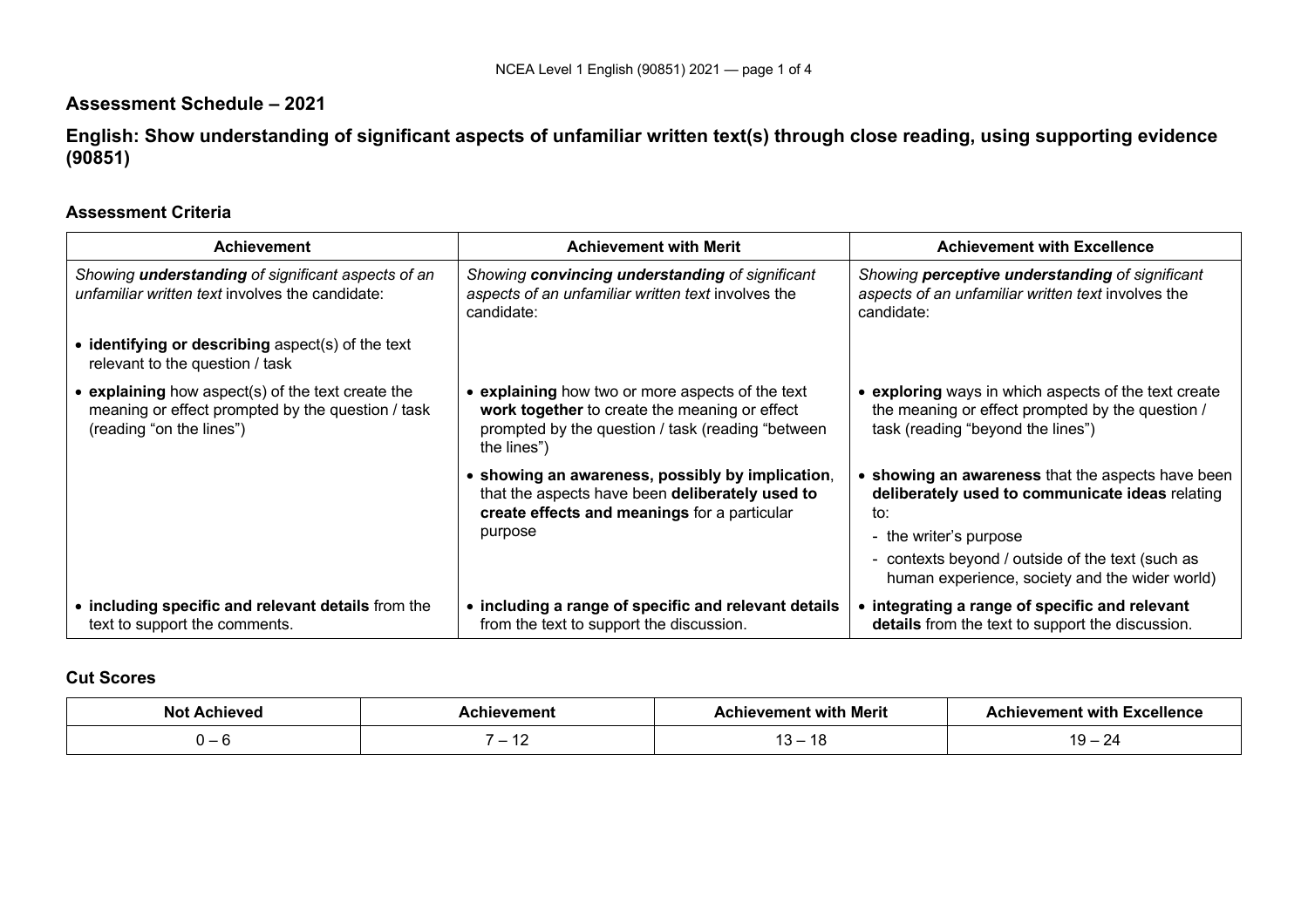## **Evidence**

## **QUESTION ONE: NARRATIVE PROSE (Text A: "Wild Pork")**

The question prompts a discussion of the way the writer shows the relationship between himself and his father.

Ideas relating to this discussion might include:

- language features used to describe the father and to show the writer's feelings
- the impact of a parent's attitude towards their child (the importance of accepting a child for who they are)
- differences between what is said and what is meant.

| <b>N1</b>                                                      | N <sub>2</sub>                                                | A <sub>3</sub>                                                                       | A4                                                                                            | M5                                                                                       | M <sub>6</sub>                                                                                    | E7                                                                                       | E8                                                                                                |
|----------------------------------------------------------------|---------------------------------------------------------------|--------------------------------------------------------------------------------------|-----------------------------------------------------------------------------------------------|------------------------------------------------------------------------------------------|---------------------------------------------------------------------------------------------------|------------------------------------------------------------------------------------------|---------------------------------------------------------------------------------------------------|
| The response:                                                  | The response:<br>• attempts to address<br>the question        | The response fulfils the<br>intent of the<br>assessment criteria for<br>Achievement. | The response securely<br>fulfils the intent of the<br>assessment criteria for<br>Achievement. | The response fulfils the<br>intent of the<br>assessment criteria for<br>Achievement with | The response securely<br>fulfils the intent of the<br>assessment criteria for<br>Achievement with | The response fulfils the<br>intent of the<br>assessment criteria for<br>Achievement with | The response securely<br>fulfils the intent of the<br>assessment criteria for<br>Achievement with |
| • states a relevant idea                                       | states a relevant idea                                        | although some parts<br>may be partial or<br>weak.                                    |                                                                                               | Merit, although some<br>parts may be partial<br>or weak.                                 | Merit.                                                                                            | Excellence, although<br>some parts may be<br>partial or weak.                            | Excellence.                                                                                       |
| • shows awareness of<br>the use of the<br>specified aspect(s). | • shows awareness of<br>the use of the<br>specified aspect(s) |                                                                                      |                                                                                               |                                                                                          |                                                                                                   |                                                                                          |                                                                                                   |
|                                                                | • includes details from<br>the text $(s)$ .                   |                                                                                      |                                                                                               |                                                                                          |                                                                                                   |                                                                                          |                                                                                                   |

**N0** = No response; no relevant evidence.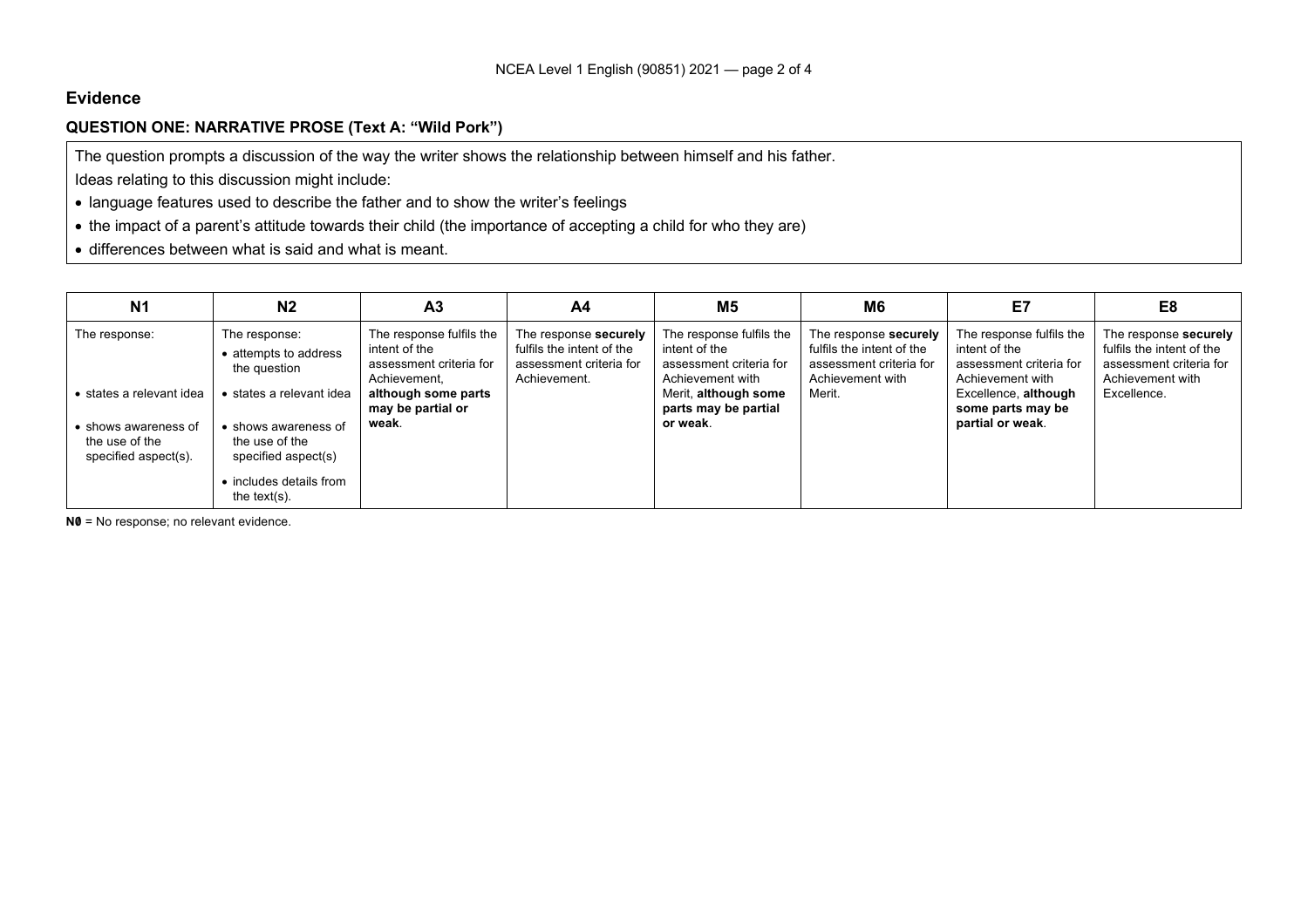## **QUESTION TWO: POETRY (Text B: "Taking One for the Team")**

The question prompts a discussion of what the writer thinks it means to be part of a team.

Ideas relating to this discussion might include:

- language features used to describe sport and teamwork (e.g. cliché)
- teams are made up of different individuals with differing attitudes / personalities (but a shared goal)
- teams show us how to work with different people, to be adaptable, to persevere, to enjoy victory, and to learn from defeat (lessons that can be applied to other aspects of life).

| <b>N1</b>                                        | N <sub>2</sub>                                         | A <sub>3</sub>                                                                       | A4                                                                                            | <b>M5</b>                                                                                | M6                                                                                                | E7                                                                                       | E8                                                                                                |
|--------------------------------------------------|--------------------------------------------------------|--------------------------------------------------------------------------------------|-----------------------------------------------------------------------------------------------|------------------------------------------------------------------------------------------|---------------------------------------------------------------------------------------------------|------------------------------------------------------------------------------------------|---------------------------------------------------------------------------------------------------|
| The response:                                    | The response:<br>• attempts to address<br>the question | The response fulfils the<br>intent of the<br>assessment criteria for<br>Achievement. | The response securely<br>fulfils the intent of the<br>assessment criteria for<br>Achievement. | The response fulfils the<br>intent of the<br>assessment criteria for<br>Achievement with | The response securely<br>fulfils the intent of the<br>assessment criteria for<br>Achievement with | The response fulfils the<br>intent of the<br>assessment criteria for<br>Achievement with | The response securely<br>fulfils the intent of the<br>assessment criteria for<br>Achievement with |
| • states a relevant idea<br>• shows awareness of | states a relevant idea<br>• shows awareness of         | although some parts<br>may be partial or<br>weak.                                    |                                                                                               | Merit, although some<br>parts may be partial<br>or weak.                                 | Merit.                                                                                            | Excellence, although<br>some parts may be<br>partial or weak.                            | Excellence.                                                                                       |
| the use of the<br>specified aspect(s).           | the use of the<br>specified aspect(s)                  |                                                                                      |                                                                                               |                                                                                          |                                                                                                   |                                                                                          |                                                                                                   |
|                                                  | • includes details from<br>the text( $s$ ).            |                                                                                      |                                                                                               |                                                                                          |                                                                                                   |                                                                                          |                                                                                                   |

**N0** = No response; no relevant evidence.